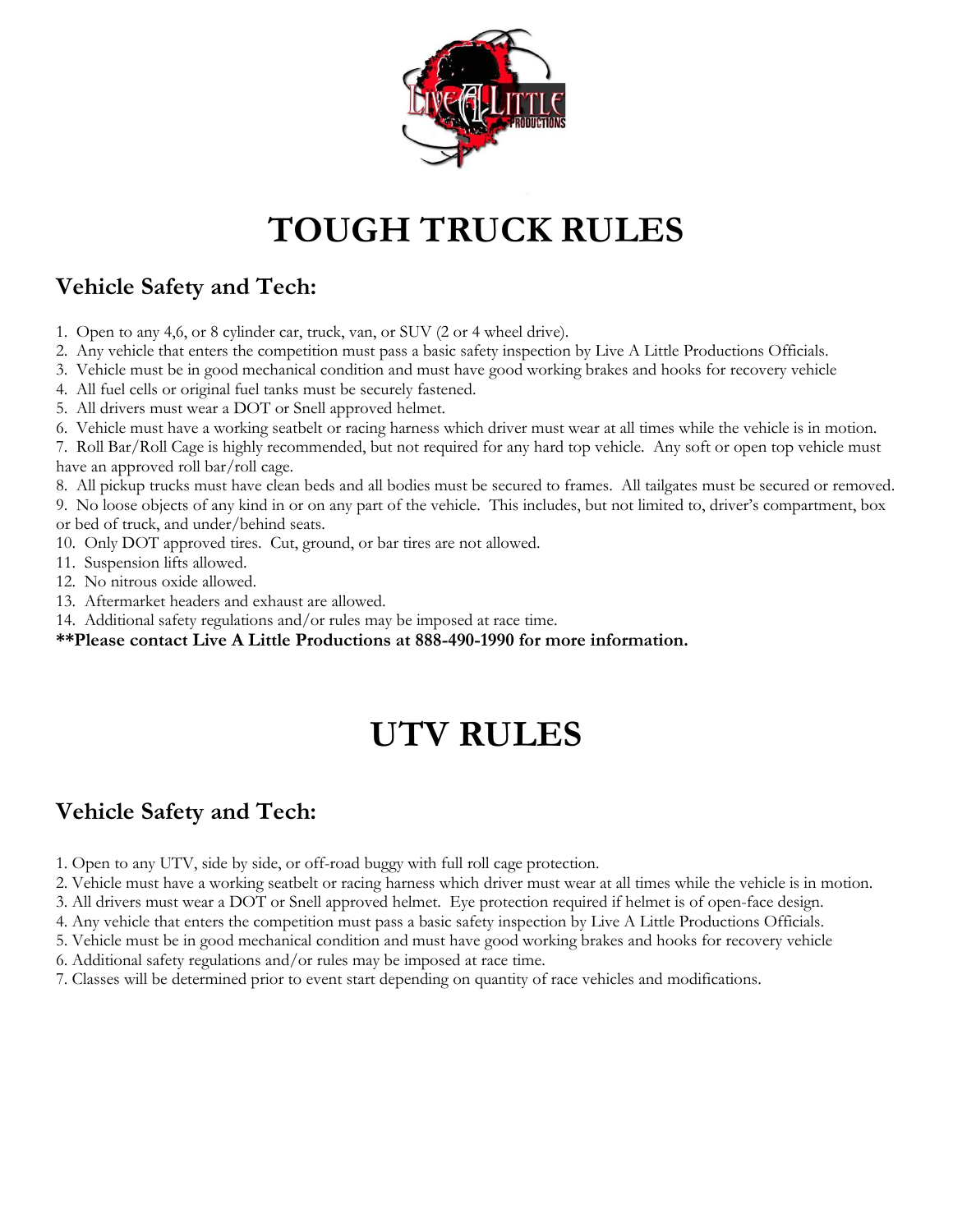### **EVENT OPERATION**

1. Idle speed is mandatory at all non-competition times; this includes the pit area, entering, and leaving the track. Vehicle must come to a complete stop after each run and follow the directions of the officials. No moving vehicles unless approved by an official.

2. Only ONE driver per vehicle. Passengers allowed in UTV's with helmet and seatbelt.

3. All drivers & passengers must wear a DOT or Snell approved helmet. Eye protection required if helmet is of open-face design.

4. All drivers must wear protective clothing – Long sleeve shirts/jackets, pants, and shoes/boots are required.

5. Roll bars, fire extinguisher, neck brace or any other safety device is very strongly recommended.

6. If a red flag is waved by an official anytime during the race, the driver must stop immediately. Failure to do so will result in disqualification.

7. Any vehicle that is disqualified will not receive any prize money.

8. No double entry of vehicles.

9. Vehicle may display advertisements, but nothing obscene, political, or profane.

10. An entry fee is required; includes driver pit pass and pit crew member pass. Fee varies depending on event.

11. All vehicles must be signed in at least 1 hour prior to event start time.

12. Cash prizes will be presented for top winning tough truck. 100% of entry fees will be returned as prize money.

13. Drivers must be at least 18 years of age and have a valid driver's license. ALL drivers are required to attend driver's safety meeting held before the show, and sign waiver understanding they are competing at their own risk

14. Pit crew is not allowed on the track. Drivers are responsible for their pit crew members.

15. Absolutely NO ALCOHOL OR ILLEGAL DRUG USE! ZERO TOLERANCE! Any driver OR crew member that appears to be impaired may be disqualified and removed from the grounds. Live A Little Productions reserves the right to disqualify or refuse entry for being under the influence of alcohol or drugs.

16. Live A Little Productions, its subsidiaries, officers, facilities, and ownership are not responsible for any damages to the vehicles, or injury to drivers or passengers.